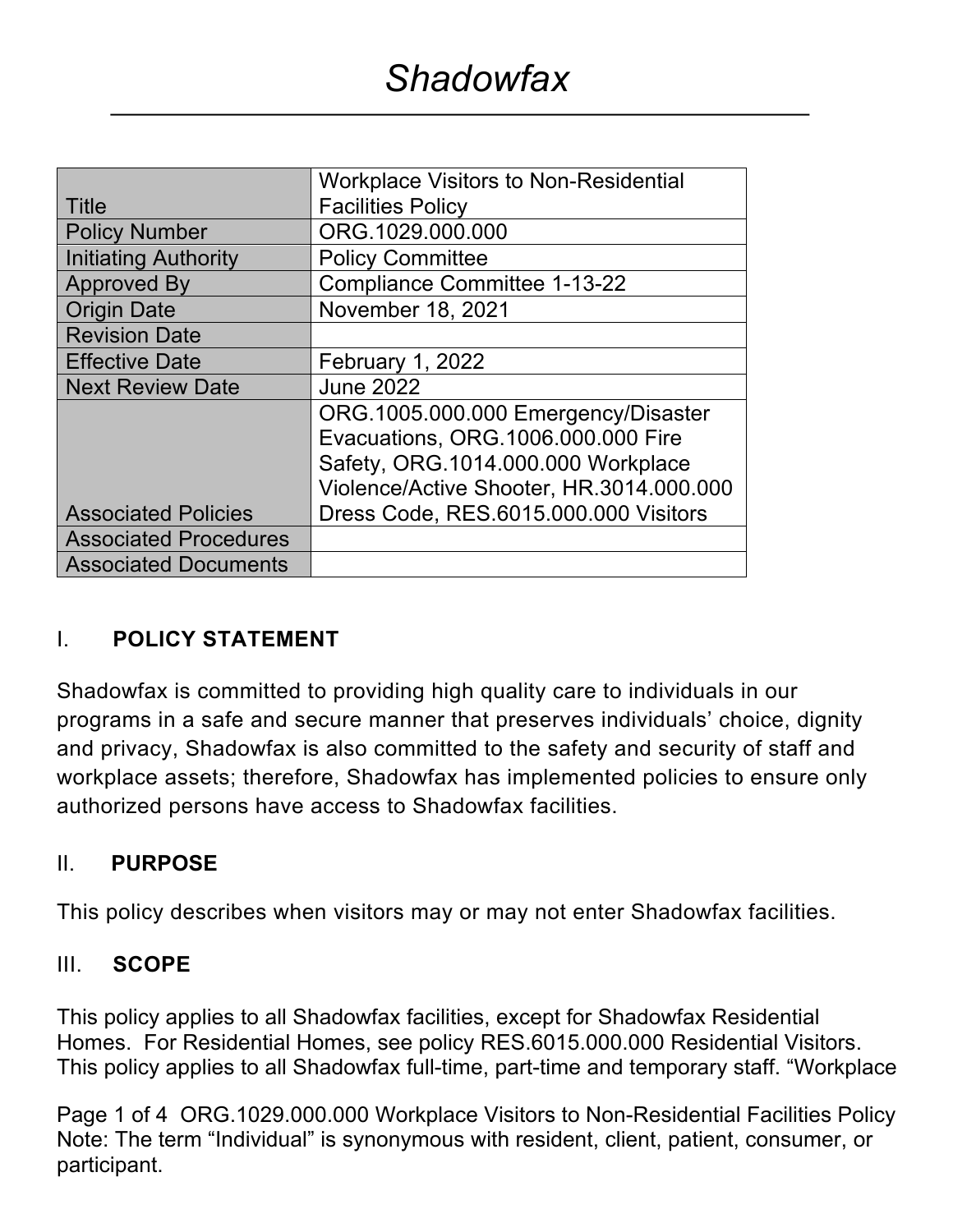visitors" may refer to staff members' friends and family, individuals, individuals' friends and family, contractors, external vendors, board members, stakeholders and the public.

## IV. **GENERAL**

This policy is based on Shadowfax organizational standards and business best practices.

## V. **POLICY**

#### Authorized Visitors

Shadowfax will only allow authorized visitors in Shadowfax facilities.

Visitors may only enter Shadowfax facilities at authorized entrances during business hours. Doors to Shadowfax facilities should not be propped open without a responsible staff member present or for emergency situations.

Personal visitors may only be allowed in Shadowfax facilities with management approval. Previous staff members no longer employed by Shadowfax are considered visitors and may only enter with management approval.

It is vital to the security of Shadowfax staff, individuals, and workplace assets to know who is in Shadowfax facilities in the event of an emergency. All visitors must sign in upon entry with their name, their arrival time, company (if applicable) and who they are visiting. All visitors must sign out when leaving Shadowfax facilities.

A Shadowfax staff member must always accompany their workplace visitor(s) while they are in Shadowfax facilities. Common areas, like lobbies, may be open to workplace visitors for short periods of time and for specific reasons, such as waiting for a Shadowfax staff member.

Page 2 of 4 ORG.1029.000.000 Workplace Visitors to Non-Residential Facilities Policy Note: The term "Individual" is synonymous with resident, client, patient, consumer, or participant.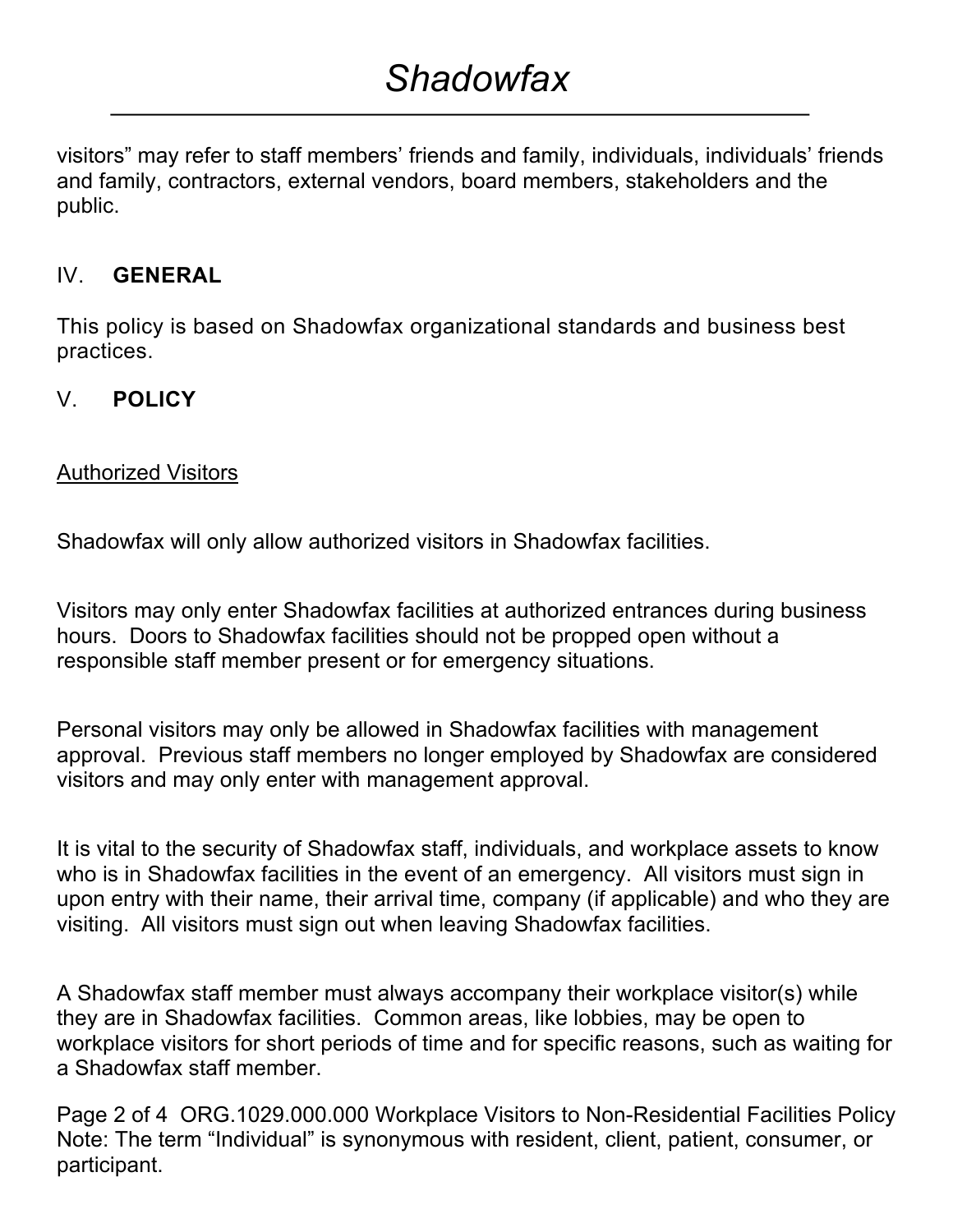Staff are responsible for ensuring their workplace visitor(s) are aware of, and follow, applicable Shadowfax policies such as dress code (see HR.3014.000.000 Dress Code) and safety policies and procedures. Staff are responsible for instructing their workplace visitor(s) in the event of an emergency in accordance with Shadowfax safety policies including ORG.1006.000.000 Fire Safety, ORG.1005.000.000 Emergency Evacuations, and ORG.1014.000.000 Workplace Violence/Active Shooter (Run-Hide-Fight model).

Visitors may not have unauthorized access to any Shadowfax information, including electronic information. Visitors may only access our company networks with prior management approval. Visitors may only take photographs or make video or audio recordings with prior management approval in writing.

# Contractors, Suppliers and Service Vendors

Contractors, suppliers and service vendors are allowed in Shadowfax facilities only to complete their job duties during business hours or for pre-arranged after-hours reasons such as cleaning services, repair and maintenance services, audits, etc. If the nature of a contractor's, supplier's or service vendor's work makes it impractical for a staff member to accompany them at all times, the following apply with prior management approval:

- The contractor, supplier or service vendor will be given a temporary dated visitor badge
- The staff person responsible for the contractor, supplier or service vendor must accompany the person to their designated place of work and explain where they are permitted to be in the facility.

## **Deliveries**

All Shadowfax business mail and packages are to be delivered to each facility's frontdesk receptionist. The front-desk receptionist has permission to sign for all deliveries unless an authorized staff member has specified otherwise in writing. If the front desk is unoccupied and the package does not require a signature, the delivery person may

Page 3 of 4 ORG.1029.000.000 Workplace Visitors to Non-Residential Facilities Policy Note: The term "Individual" is synonymous with resident, client, patient, consumer, or participant.